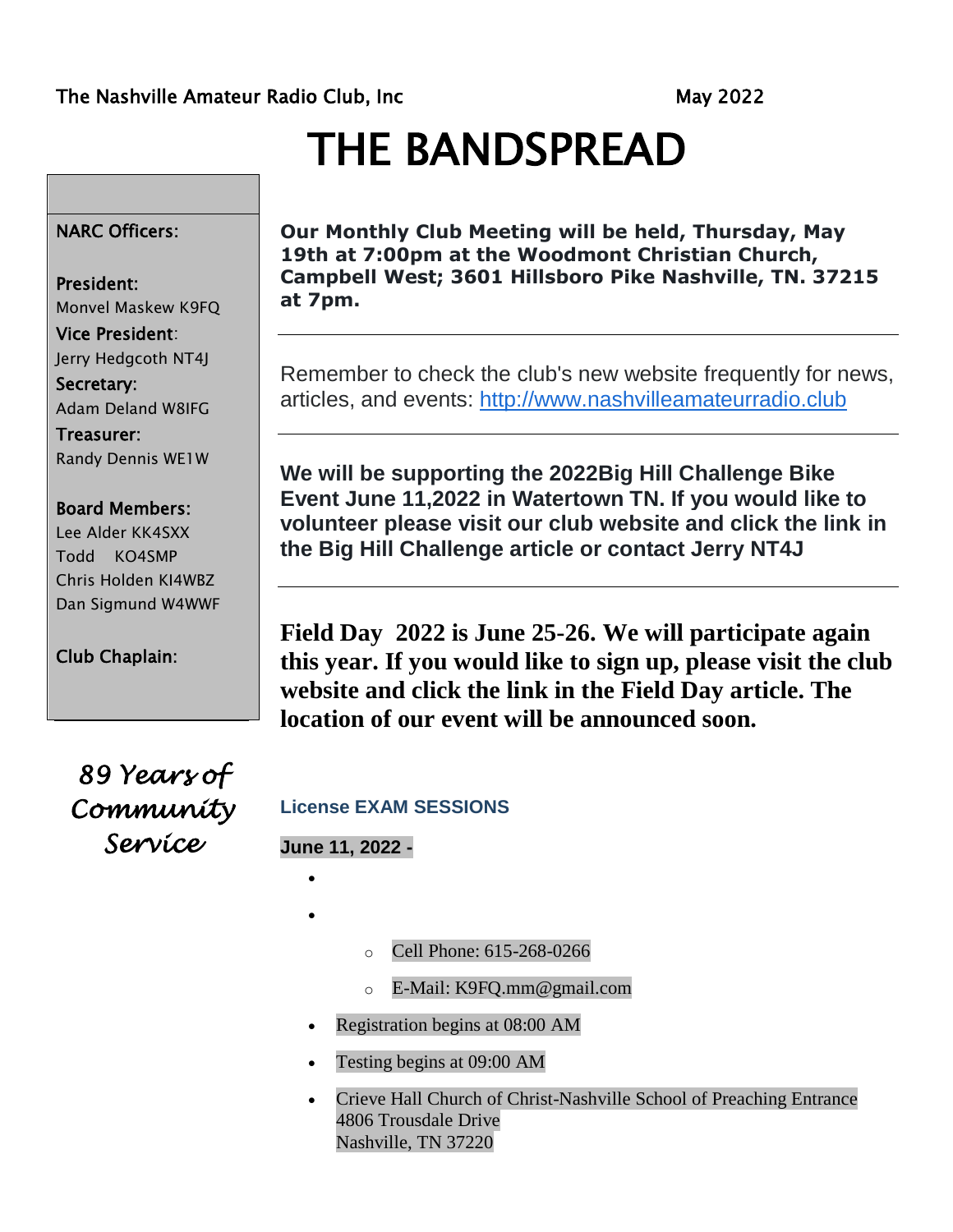## Weekly Net 147.015 FM Monday 7:30PM

Other Net Information

There is a new 10M net on Sunday 7:30 p.m. 28.415 (usb) There is a Bible net on Monday thru Friday at 6am on 147.015 Davidson Co. ARES training net Monday 7 pm. 442.750 Tone 100.0 MTEARS net Monday 8 pm. 442.800 repeater Tone 107.2

### **FCC Not Processing New License Applications**

#### 4/27/2022

**On Wednesday, April 27, in a notice to all [VECs,](https://www.fcc.gov/volunteer-examiner-coordinators-vecs) the FCC again asked them to refrain from submitting any amateur radio exam session or license application files while the Commission works to resolve an issue with the Universal Licensing System [\(ULS\)](https://www.fcc.gov/wireless/universal-licensing-system) application filing system.** 

**The [ULS](https://www.fcc.gov/wireless/universal-licensing-system) application filing system was not functioning properly last week and then the FCC indicated the problem was resolved, as previously reported by ARRL.** 

**However, this was not the case, as no new amateur radio call signs and licenses have been issued since Monday, April 18, 2022.** 

**Tuesday, April 19 is the day the FCC [application fees](http://www.arrl.org/fcc-application-fee) became effective for amateur radio.** 

**ARRL VEC Manager Maria Somma, AB1FM, reports that new call signs are not being assigned by the FCC even if the applicant has paid the FCC application fee.** 

**The FCC was processing upgrade applications through the system without an issue because there are no fees required for those applications.** 

**In addition to new call signs not being issued even if the applicant has paid the FCC fee, some applicants are also having issues paying and logging into the system.**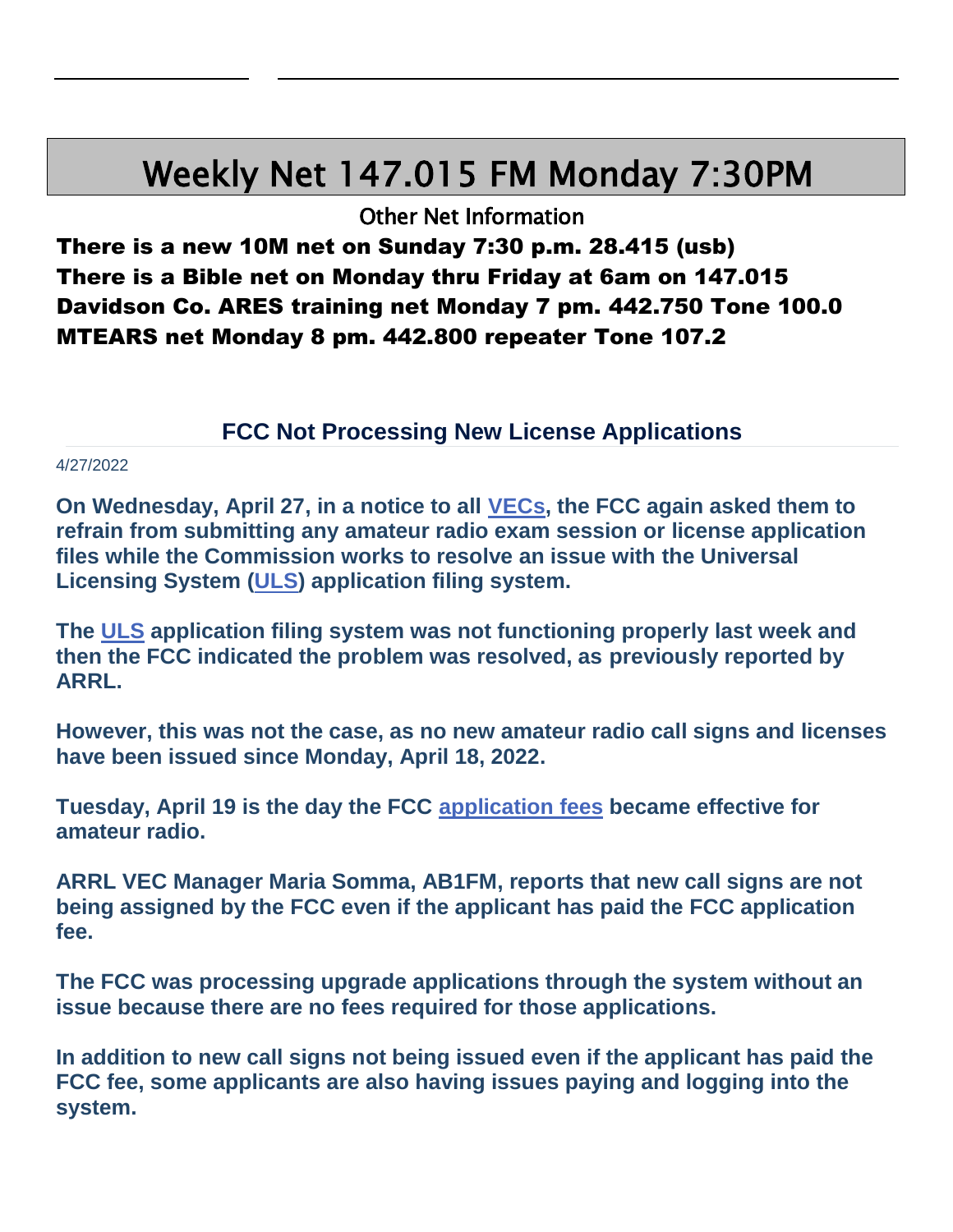**Other types of license application transactions may also be experiencing problems. Applicants should expect delays with license, call sign, and application processing associated with individuals and amateur radio clubs.** 

**Amateur radio license filings are currently on hold until further notice and FCC did not estimate how long the system would be down.** 

**We will update the public as information from the FCC becomes available.** 

### HAMFEST/CONVENTION

06/18/2022 - [Knoxville Hamfest and Electronics Convention, ARRL Tennessee State Convention](http://arrl.org/hamfests/knoxville-hamfest-and-electronics-convention-arrl-tennessee-state-convention) Location: Knoxville, TN Type: ARRL Convention Sponsor: Radio Amateur Club of Knoxville Website: [http://WWW.W4BBB.ORG](http://www.w4bbb.org/)

HAMFEST/CONVENTION

07/16/2022 - [18th Annual MCARC Hamfest](http://arrl.org/hamfests/18th-annual-mcarc-hamfest)

Location: Athens, TN Type: ARRL Hamfest Sponsor: McMinn County Amateur Radio Club Website: [http://mcminnarc.com](http://mcminnarc.com/) [Learn More](http://arrl.org/hamfests/18th-annual-mcarc-hamfest)

### **May 2022**

- **May 4 National Weathers Observer's Day**
- **May 5 Cinco de Mayo**
- **May 7 Kentucky Derby**
- **May 8 Mother's Day**
- **May 30 Memorial Day**

**"Success is not final, failure is not fatal: it is the courage to continue that counts." - Winston Churchill**

**"Believe you can and you're halfway there." - Theodore Roosevelt**